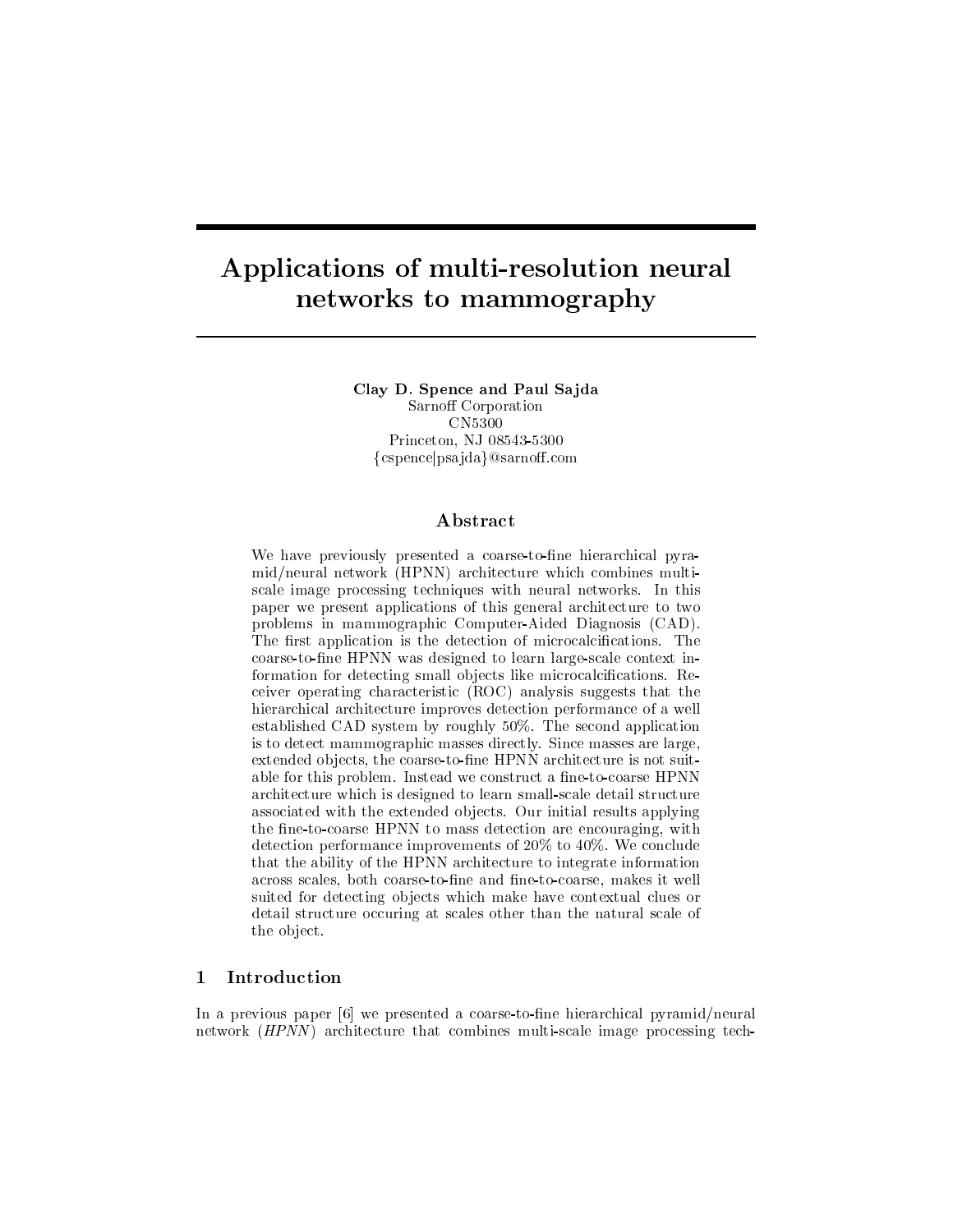niques with neural networks to detect small ob jects in images see gure A Net works operating at low resolution or coarse scale at latence in the scale learn to detect information This is then passed to networks operating at high resolution to aid in the detection task energy tasks receives receives information directly from only a small part of the networks receives in th several feature images and so the source can be relatively simple of the source of the simple simple of the si network at the highest resolution integrates the contextual information learned at the coarse resolution to detect the ob ject of interest i e the contextual inputs condition the probability of target present

The HPNN architecture can be extended by considering the implications of inverting would have networks extracting detail structure at fine resolutions of the image and then passing this detail information to networks operating at coarser scales (see  $F$  for many types of observation about the ne detail structure is the neutral structure is the neutral structure is the neutral structure is the neutral structure is the neutral structure is the neutral structure is the important for discrimination between dierent classes The netocoarse HPNN is therefore a natural architecture for exploiting fine detail information for detecting extended objects.

In this paper, we present our experiences in applying the HPNN framework to two problems in mammographic Computer-Aided Diagnosis  $(CAD)$ ; that of detecting microcalcications in mammograms and that of detecting malignant masses in mammograms – HPN architecture is wells the contracture for the microscopy and microscopy architecture is wellcalcification problem, while the fine-to-coarse HPNN is suited for mass detection. We evaluate the performance and utility of the HPNN framework by considering its effects on reducing false positive rates in a well characterized CAD system.

The University of Chicago UofC has been actively developing mammographic CAD systems for microcalcification and mass detection (REFS) and has been evaluating their performance clinically REFS A general block diagram showing the basic processing elements of these CAD systems is shown in gure First a pre-processing step is used to segment the breast area and increase the overall signaltonoise levels in the image Regions of interest ROIs are dened at this stage, representing local areas of the breast which potentially contain a cluster of calcications or a mass The next stage typically involves feature extraction and rule based of the remaining the remaining process in production of the remaining ROIs and the remaining ROIs and are classied as positive or negative by a statistical classier or neural network One of the key requirements of CAD is that false positive rates be low enough that radi ologists will not ignore the CAD system output Critical therefore is to reduce false positive rates of CAD systems without signicant reductions in sensitivity paper we evaluate the HPNN framework within the context of reducing the false positive rates of the UofC CAD systems for microcalcification and mass detection. In both cases the HPNN acts as a post-processor of the UofC CAD system.

#### $\overline{2}$ Microcalcification detection

Microcalcifications are calcium deposits in breast tissue that appear as very small bright dots in mammograms Clusters of microcalcications frequently occur around tumors Unfortunately microcalcication clusters are sometimes missed since they can be quite subtle and the radiologists can only spend about a minute evaluating a patients may be patients may be developed to serve as second to see as second to see as second to see as second to see as second to see as second to see as second to see as second to see as second to see as second to se readers, aiding radiologists with this problem.

Data used for the microcalcification experiments was provided by The University of Chicago – the measure of data consists of County positive and COU measure positive positive and the positiv ROIs These ROIs are x pixels and digitized at micron resolution A second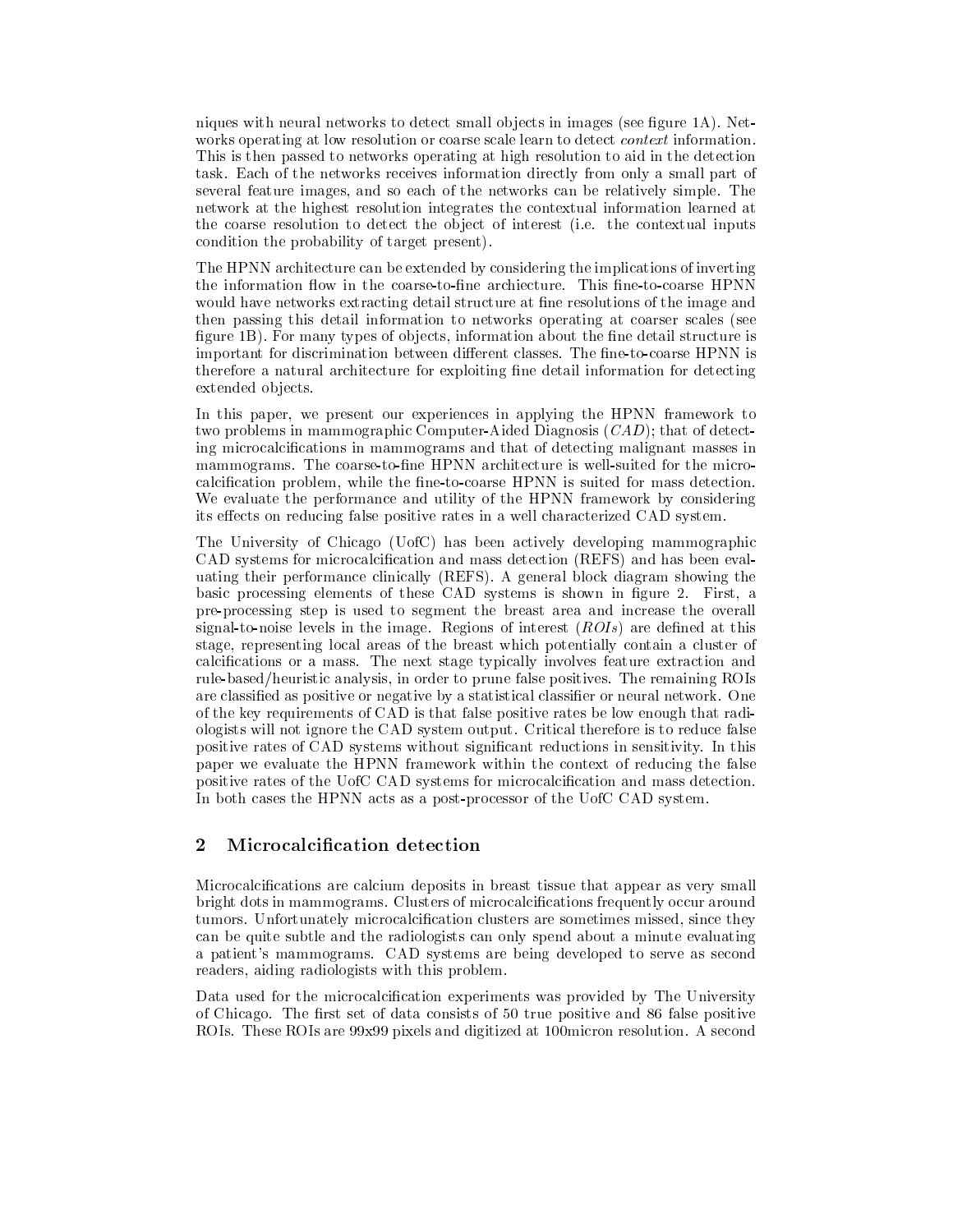

Figure 1: Hierarchical pyramid/neural network architectures for  $(A)$  detecting microcalcications and B detecting masses In A context is propagated from low to high resolution via the hidden units of low resolution networks In B small scale details information is propagated from the second from the solution of the second cases of the second cases the output of the last integration network is an estimate of the probability that a target is present



Figure 2: Block diagram for a typical CAD detection system.

set of data from the UofC clinical testing database included true positives and 103 false positives, also  $99x99$  and sampled at 100 micron resolution.

We trained the coarse-to-fine HPNN architecture in figure 1A as a detector for individual calcications For each level in the pyramid a network is trained beginning with the network at low resolutions at a particular pyramid pyramid level is a p applied to one pixel at a time in the image at that resolution and so produces an output at each pixel All of the networks are trained to detect microcalcications however, due to the reduced scale of the mammogram at low resolutions the microcalcications are not directly detectable at those pyramid levels To achieve better than chance performance, the networks at those levels must learn something about  $\mathbf{L}$ with the other features the outputs of hidden units from low resolution networks are propagated hierarchically as inputs to networks operating at higher resolutions

Input to the neural networks come from an integrated feature pyramid  $(IFP)$  [1]. To construct the IFP, we used steerable filters  $\begin{bmatrix} 3 \end{bmatrix}$  to compute local orientation energy The steering properties of these lters enables the direct computation of the orientation having maximum energy We constructed features which represent at each pixel location, the maximum energy (energy at  $\theta_{max}$ ), the energy at the orientation perpendicular to  $\sigma_{max}$  ( $\sigma_{max}$   $-$  90 ), and the energy at the diagonal (energy at  $\sigma_{max} = 45^\circ$  ). The resulting features are input into the coarse-to-line network hierarchy

In examining the truth data for the ROI data set, we found that the experts who

we found that the energies in the two diagonal directions were nearly identical.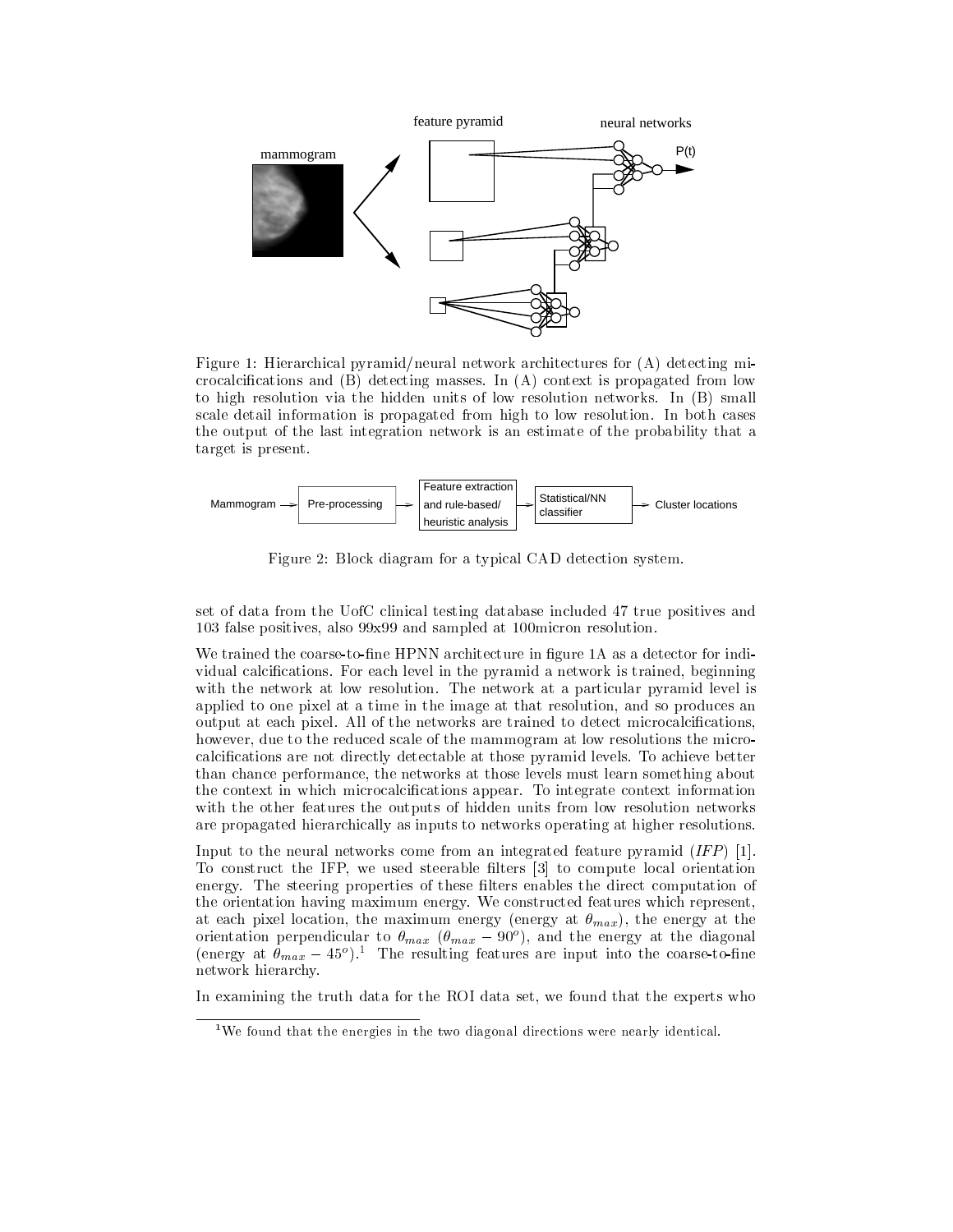| $_{\rm cc}$ | HPNN  |                |           |                | Chicago NN |                |           |              |
|-------------|-------|----------------|-----------|----------------|------------|----------------|-----------|--------------|
|             | $A_z$ | $\sigma_{A_z}$ | FPF       | $\sigma_{FPF}$ | $A_z$      | $\sigma_{A_z}$ |           | $\sigma$ FPF |
|             |       |                | $TPF=1.0$ |                |            |                | $TPF=1.0$ |              |
|             | .93   | .03            | 24        | .11            | 88         | .04            | .50       | $.11\,$      |
| ച<br>Δ      | .94   | .02            | 21        | $\cdot 11$     | .91        | .02            | .43       | $.10\,$      |
| 3           | -94   | .03            | -39       | .19            | .91        | .03            | .48       | .19          |
| 4           | .93   | 03             | 48        | .15            | .90        | .05            | .56       | .21          |
| b           | .93   | .03            | .51       | .06            | .88        | .05            | .68       | .21          |

Table 1: Comparison of HPNN and Chicago networks.

specified the microcalcification positions often made errors in these positions of up to  $\pm 2$  pixels of the correct position. To take this uncertainty in position into account, we used the following error function

$$
E_{UOP} = -\sum_{p \in Pos} \log \left( 1 - \prod_{x \in p} (1 - y(x)) \right) - \sum_{x \in Neg} \log (1 - y(x)) \tag{1}
$$

which we have called the Universities Ob jour Positions (O OP ) first Post function of Post is essentially the crossentropy error but the probability of generating a positive output on a particular example (the network's output on the example) has been replaced by the probability of generating at least one positive output in a region or set of pixels produced the image of pixels pairs we added the image of the standard weight decay regular reg larization term The regularization constant was adjusted to minimize the tenfold cross-validation error.

The coarse-to-fine HPNN was applied to each input ROI, and a probability map was constructed from the output of the Level ateach pixel ateach pixel at the Level ateach pixel at the Level a represents the network's estimate of the probability that a microcalcification is at a  $\alpha$  is the pixel location of the testing were done using we protocol protocol protocol  $\alpha$ where  $\mu$  is the data for the data for the data for the data for the data for the state  $\mu$  the data for the data for the data for the data for the data for the data for the data for the data for the data for the data f other half for testing We used ve dierent random splits of the data into training and test sets

For a given ROI, the probability map produced by the network was thresholded at a given value to produce a binary detection mapping was growing was used to count the number of distinct detected regions. The ROI was classified as a positive if the Ro number of regions was greater than or equal to a certain cluster criterion.

Table 1 compares ROC results for the HPNN and another network that had been used in the University of Chicago CAD system [7] using five different cluster criterion  $\{1,2\}$  , which is the area under the standard deviation  $\{1,2\}$  , the standard deviation of  $\mathcal{A}_\mathbf{z}$  across the subsets of the jacketing (  $\mathbf{A}_\mathbf{z}$  )) and then  $\mathbf{f}$  and the fraction at a true  $\mathbf{f}$  $\mathbf{F}_{\mathbf{f}}$ across the subsets of the jacket  $\mathcal{A}$  and  $\mathcal{A}$  is and  $\mathcal{A}$  is and  $\mathcal{A}$  is and  $\mathcal{A}$  is and  $\mathcal{A}$  is an operator of  $\mathcal{A}$  is an operator of  $\mathcal{A}$  is an operator of  $\mathcal{A}$  is an operator of  $\math$ the averages of the subsets of the jackknife Note that both networks operate best where the cluster criterion is set to two measurements this case the HPNN structure  $\sim$ than the Chicago network while also halving the false positive rate This dierence between the two networks'  $A_z$  and  $FPF$  values, is statistically significant (z-test;  $p_{A_z} = .0018, p_{FPF} = .00001$ .

A second set of data was also tested - ROIs taken from a clinical prospective study and classified as positive by the full Chicago CAD system (including the Chicago neural network were used to test the HPNN Though the Chicago CAD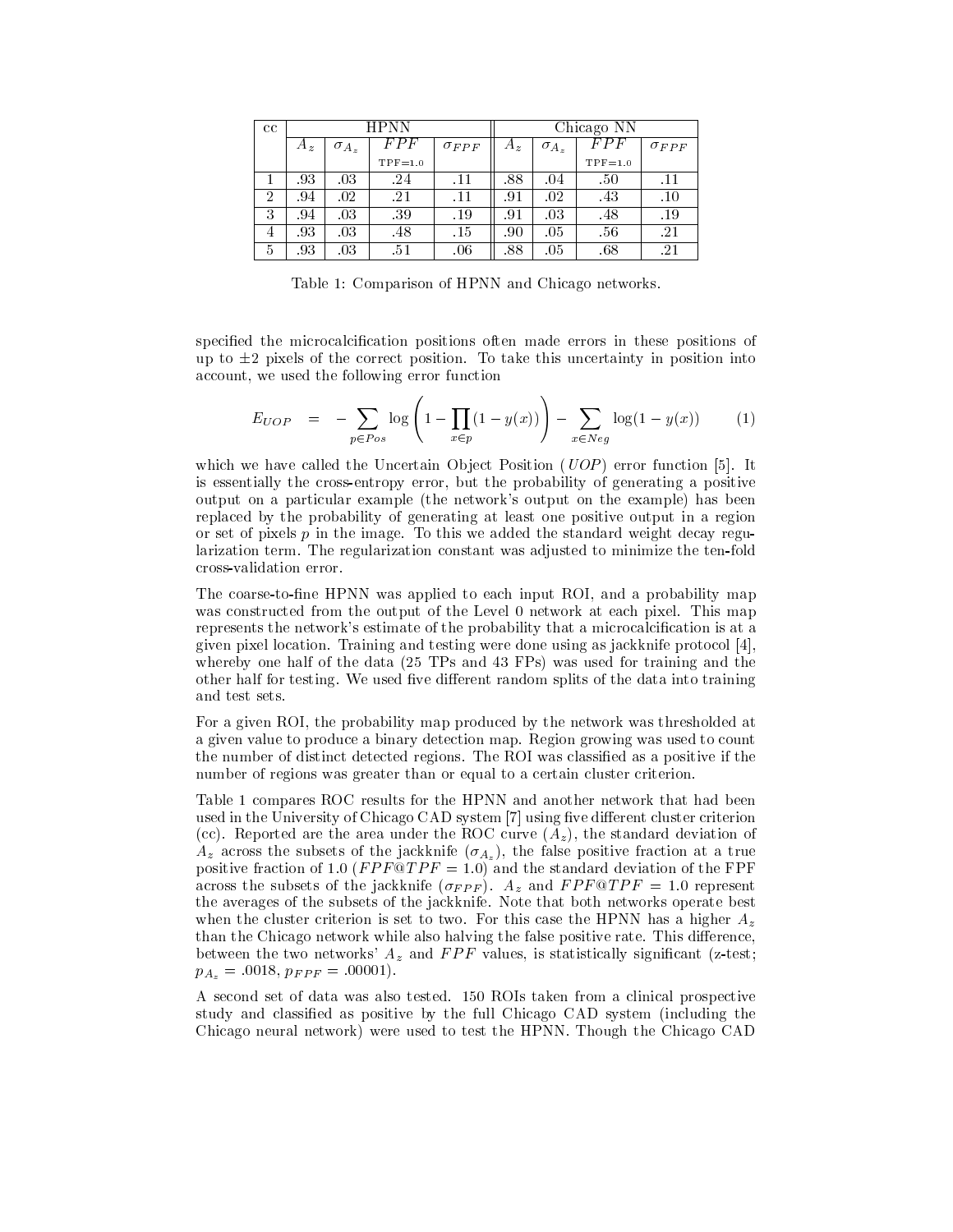system classically all all all  $\mu$  and in fact  $\mu$  - and the set of positive while which  $\mu$ were negatives the HPN trained on the entire previous data set to the entire previous data set to the entire p new set of ROIs and HPNN was able to reclassify the HPNN was able to reclassification and the HPNN was negativ without loss in sensitivity (no false negatives were introduced).

On examining the negative examples rejected by the coarse-to-fine HPNN, we found that many of these ROIs contained linear, high-contrast structure which would otherwise be false positives for the Chicago network One possible reason for this is that the coarsetone HPNN also learns context for the false positives The Chicago neural network presumably interprets the "peaks" on the linear structure as calcies in the coarset the coarset the coarsetone HPNN also integrates in the coarset of the coarset of the coars from low resolution it can associate these "peaks" with linear structure at low resolution and thus determine that these peaks are not microcalcications This is an interesting difference from our earlier work, in which the networks learned context associated with positive examples

## Mass detection

Although microcalcifications are an important cue for malignant masses in mammo- $\mathbf u$  are not visible or even present in all cases  $\mathbf u$  and  $\mathbf v$  in all cases  $\mathbf u$ systems include algorithms to directly detect the presence ofmasses We have started to apply a fine-to-coarse HPNN architecture to detect malignant masses in digitized manufactured manufactured material manufactured manufactured malignatic malignatic compare masses based on the detailed shape of the mass border and the presence of spicules alone the border this high resolution integrate the border this high resolution information information  $I$ lignant masses, which are extended objects, we apply the fine-to-coarse HPNN of  $\mathbb{R}$  and  $\mathbb{R}$  be a set of  $\mathbb{R}$ 

The experimental paradigm is similar to the microcalcification experiments in that we apply the HPNN as a post-processor to the UofC CAD system for mass detection. The data in our study consists of positive and negative ROIs The negative ROIs are falsepositives of the earlier stages of the CAD system These are -by - pixels and are sampled at micron resolution

At each level of the fine-to-coarse HPNN several hidden units process the feature images The outputs of each unit at all of the positions in an image make up a new feature image the communication of the usual pyramid blurs in reduced in resolution of the usual pyramid and-subsample operation to make an input feature image for the network units network instead of training a network for each level one level one level at a time  $\mathbf{m}$  $t$ raining isource straight through the network units  $t$  is  $t$  is a set  $t$  is a set of  $t$  is a set of  $t$  is a set of  $t$  is a set of  $t$  is a set of  $t$  is a set of  $t$  is a set of  $t$  is a set of  $t$  is a set of  $t$ is the same as in conventional networks We must also backpropagate through the pyramid reduction operation, but this is linear and therefore quite simple, up to some implementation details, such as propagating the error properly at the borders  $\mathbf{I}$ the coarsetone architecture The rationale for this application of the UOP error function is that the truth data specifies the location of the center of the mass at the highest resolution in the state  $\alpha$  integrated up the net of the network integrates are  $\alpha$ the coordinate information becomes uncertain due to the subsample and bluring operations To take into account this loss of positional information as we move up the fine-to-coarse archiecture, we use the UOP error function.

The features input to the fine-to-coarse HPNN are radial and tangential gradient components at each resolution relative to the mass center components centered and mass coordinates. are generated by the earlier stages of the CAD system The gradients are generated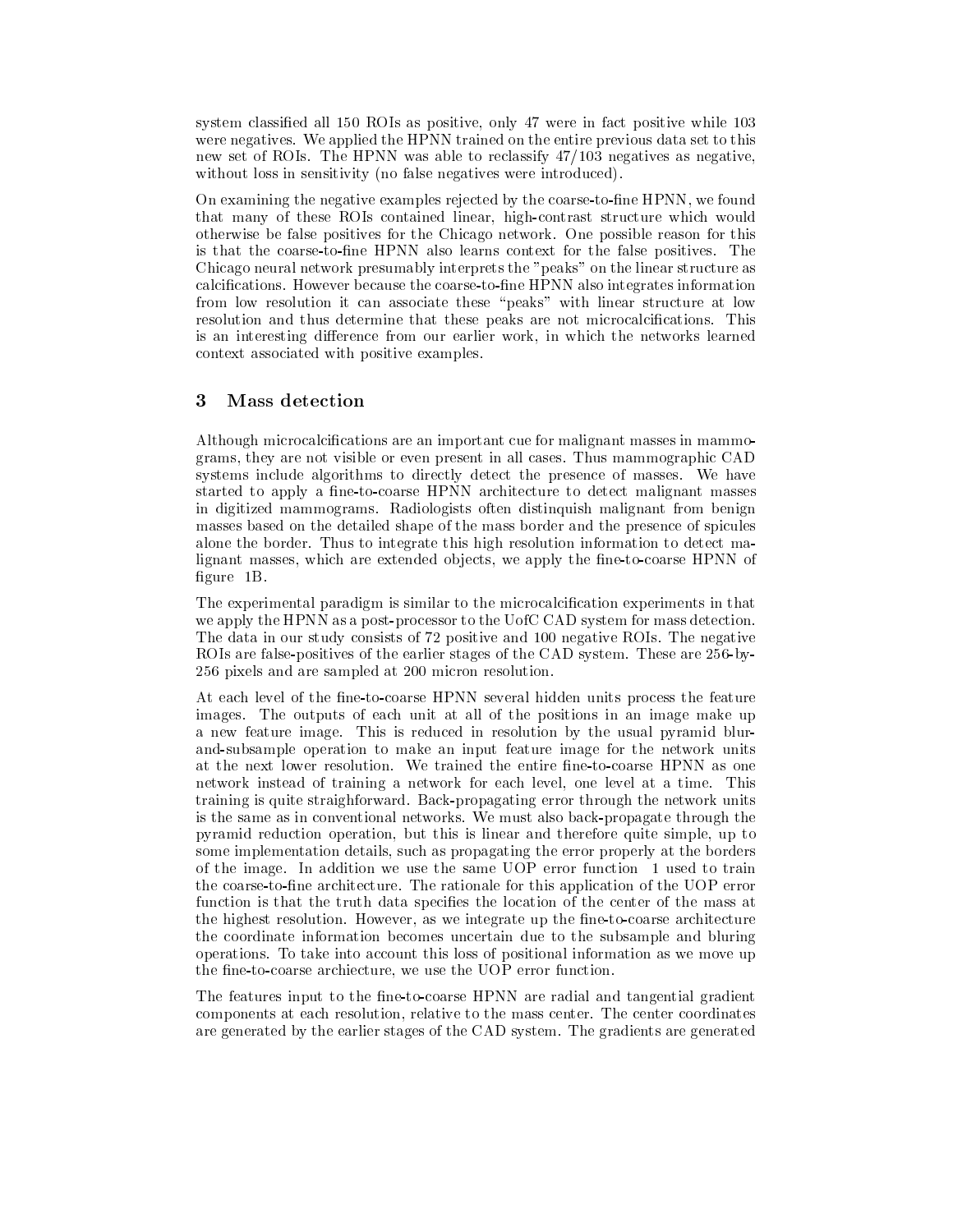by first-derivative of Gaussian filters, proportional to  $\vec{x}$  exp $\left(-\|\vec{x}\|^{2}/2\sigma^{2}\right)$  where  $\vec{x}$  is the relative displacement from the lter center In addition to the left of the left of the light of the light of the light of the light of the light of the lig we add the squares of the filter outputs so the local radial and tangential image energies are available to the microcalcication coarsetones are available the microcalcication coarsetones are HPNN, we did not reduce these images in size to all lower resolution pyramid levels. For example, the gradient features extracted from level 2 are provided as input only to the hidden units at level passes to level passes to level and the passes to level of the passes of  $\sim$ through the hidden unit outputs

The fine-to-coarse HPNN is quite similar to the convolution network proposed by Le Cun et al however with a few notable dierences The netocoarse HPNN receives as input preset features extracted from the image (in this case radial and tangential gradients) at each resolution, compared to the network by Le Cun, which receives preset features only at the highest resolution Secondly in the netocoarse HPNN the inputs to a hidden unit at a particular position are the pixel values at that position in each of the feature images one pixel value per feature image Thus the hidden units do not learn linear filters, as they do in the Le Cun network, except as linear combinations of the lters used to form the features used to form the features  $\mathbb{F}_{\mathbb{F}_{q}}$ coarse HPNN is trained using the UOP error function which is not used in the Le Cun network

Currently our best performing fine-to-coarse HPNN system for mass detection has two hidden units per pyramid level  $\mu$  and  $\mu$  are an  $\mu$ eliminates  $32\%$  of the false-positives at a cost of missing  $10\%$  of the actual positives. To improve performance further, we are investigating different regularizers, richer feature sets and more complex architectures i e more hidden units In practice the HPNN's threshold and those in the previous stages of the CAD system would have to be adjusted together to optimize performance, so even this network may give a useful improvement in the CAD system's performance.

#### $\overline{4}$ Conclusion

We have presented the application of multi-resolution neural network architectures to two problems in computer-aided diagnosis, the detection of microcalcifications in mammograms and the direct detection of malignant masses in mammograms summary of the performance of these archiectures is given in TABLE In the case of microcalcifications, the coarse-to-fine HPNN architecture successfully discovered large-scale context information that improves the systems performance in detecting small objects in the coarset and many the second with the United With the UofC CAD system for microcalcification detection and the complete system is undergoing clinical evaluation

In the case of malignant masses, a fine-to-coarse HPNN architecture was used to exploit information from fine resolution detail which could be used to differentiate malignant from bening masses are encouraging the results of the results of the results of this network are encouraging but address of the contract of the contract of the contract of the contract of the contract of the cont ditional improvement is needed In general we have found that the multiresolution HPNNs are a useful class of network architecture for exploiting and integrating in formation at multiple scales

## Acknowledgments

This work was funded by the National Information Display Laboratory DARPA through ONR contract No NC and the Murray Foundation would like to thank Dramatical Like to the University of The University of The University of The University of